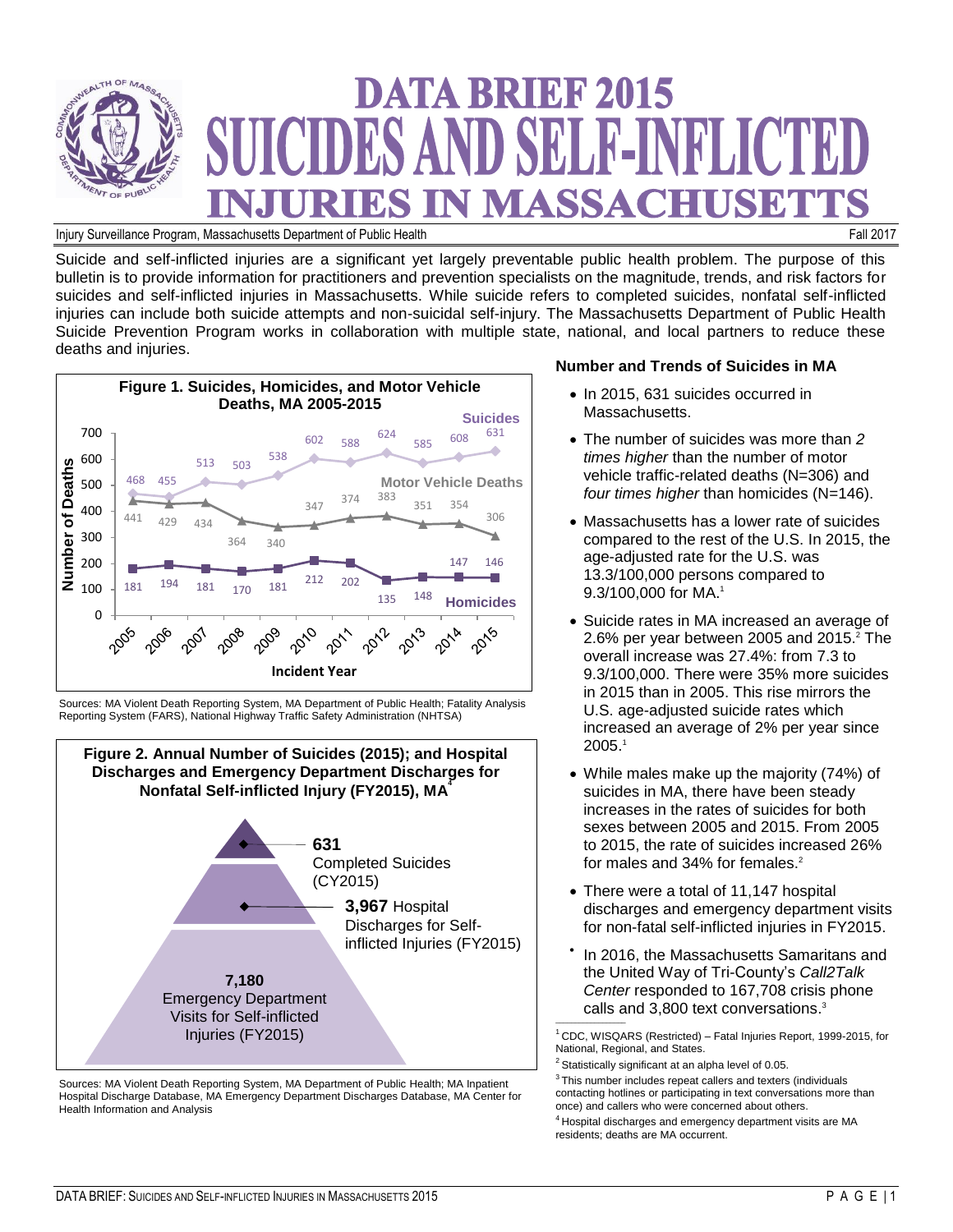# **Suicides and Hospitalizations for Nonfatal Self-inflicted Injuries by Age Group and Sex**



Source: MA Violent Death Reporting System, MA Department of Public Health



Source: MA Violent Death Reporting System, MA Department of Public Health; National Center for Health Statistics Vintage 2015 Postcensal Estimates of Resident Population



Source: MA Hospital Discharge Database, MA Center for Health Information and Analysis; National Center for Health Statistics Vintage 2015 Postcensal Estimates of Resident Population

\*Rates are not calculated on counts of less than six. See Methods section for additional information on rates.

### **Suicides by Age Group**

- The majority of suicides that occurred in 2015 were among individuals age 45-64 years (n=269, 43%). Between 2005 and 2015, the rate of suicides in this group increased an average of 3.3% per year.
- There were 2.9 times more male suicides than female suicides in 2015: 468 male deaths (14.2/100,000 persons) compared to 163 female deaths (4.7/100,000 persons).
- The highest male suicide rate was among individuals age 45-54 years (23.0/100,000 persons, n=109).
- The highest female suicide rate was among individuals age 45-54 years (9.4/100,000 persons, n=47).

#### **Nonfatal Self-inflicted Injuries, Hospital Discharges in FY15**

- The overall rate of hospital discharges for nonfatal selfinflicted injury was 58.5/100,000 persons (N=3,967).
- Females had a higher rate of hospital discharges for nonfatal self-inflicted injury (63.9/100,000 persons, n=2,233) than males.
- Females age 15-24 years had the highest rate among all the age groups (105.0/100,000 persons, n=499).
- The overall rate of nonfatal selfinflicted hospital discharges in males was 52.7/100,000 persons (n=1,734).

.

 $\frac{1}{2}$  ,  $\frac{1}{2}$  ,  $\frac{1}{2}$  ,  $\frac{1}{2}$  ,  $\frac{1}{2}$  ,  $\frac{1}{2}$  ,  $\frac{1}{2}$  ,  $\frac{1}{2}$  ,  $\frac{1}{2}$  ,  $\frac{1}{2}$  ,  $\frac{1}{2}$  ,  $\frac{1}{2}$  ,  $\frac{1}{2}$  ,  $\frac{1}{2}$  ,  $\frac{1}{2}$  ,  $\frac{1}{2}$  ,  $\frac{1}{2}$  ,  $\frac{1}{2}$  ,  $\frac{1$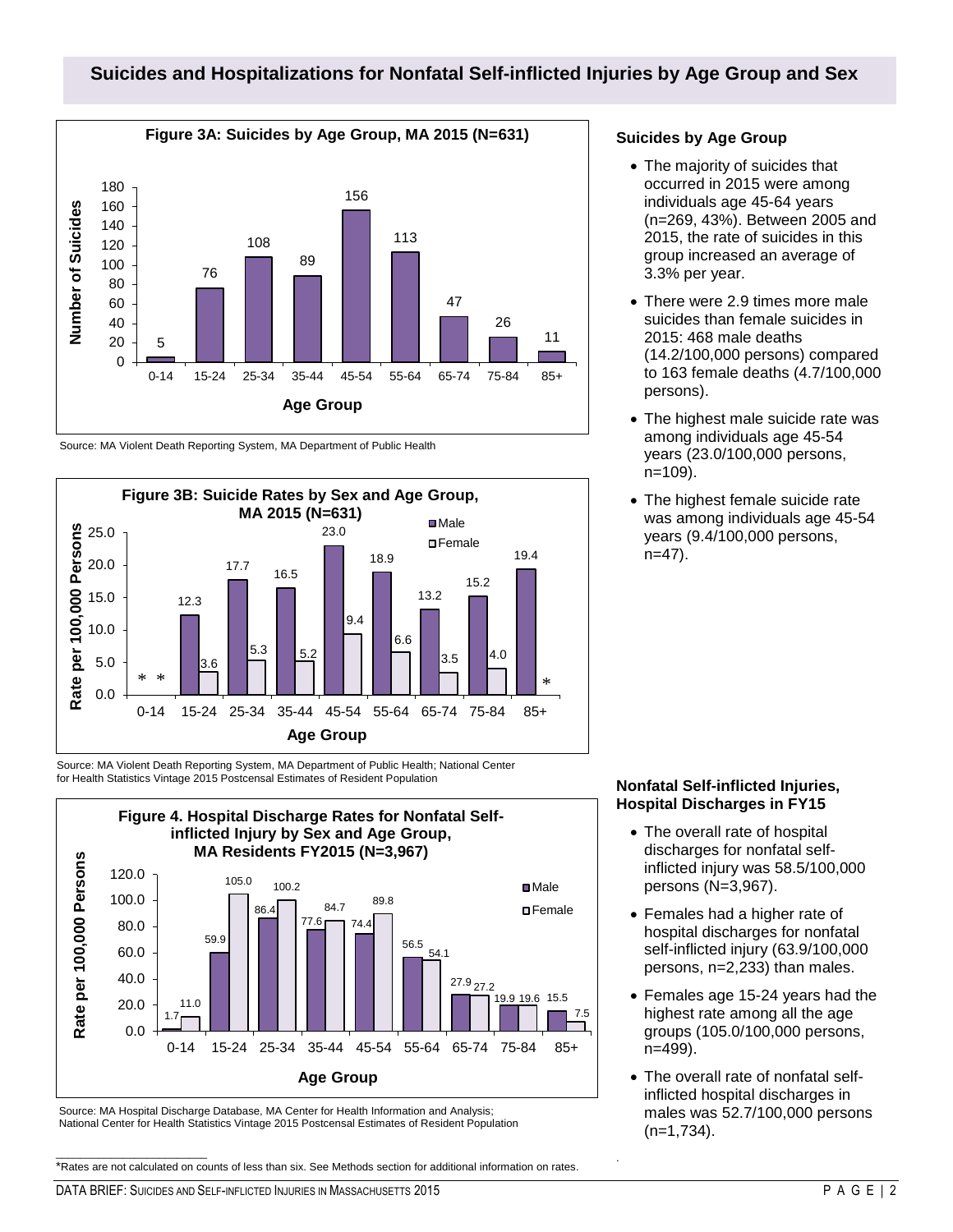# **Suicides by Race/Ethnicity and Suicide and Nonfatal Self-inflicted Hospitalizations by Method**



#### **Suicide by Sex and race/Ethnicity**

- For 2011-2015, the average annual age-adjusted suicide rate was highest among white, non-Hispanic males (15.0/100,000 persons, n=1,986).
- Similarly, white, non-Hispanic females had a higher average annual age-adjusted rate (4.8/100,000 persons, n=673) of suicide compared to black, non-Hispanic and Hispanic females.

 Statistics Vintage 2015 Postcensal Estimates of Resident Population Source: MA Violent Death Reporting System, MA Department of Public Health; National Center for Health



Source: MA Violent Death Reporting System, MA Department of Public Health; MA Center for Health Information and Analysis

- Hanging/suffocation (n=247) and firearm (n=103) were the most common suicide methods for men.
- Hanging/suffocation (n=76) and poisoning/overdose (n=56) were the most common suicide methods for women.
- The most common method of *non-fatal* self-inflicted injuries for both sexes in FY2015 was poisoning/overdose.
- For suicides by poisoning/overdose, opiates and antidepressants were the most common classes of substances used.

\_\_\_\_\_\_\_\_\_\_\_\_\_\_\_\_\_\_\_\_\_\_\_\_\_\_\_\_\_\_

**<sup>5</sup>**Rates are age-adjusted using the Standard US Census 2000 population. The five most recent years of data were used to improve the stability of the rate. <sup>6</sup> Total n includes 34 suicides for whom race/ethnicity was American Indian/Alaska Native, Pacific Islander, other race or unknown. Rates were not calculated for these groups due to numbers less than six or lack of denominator information.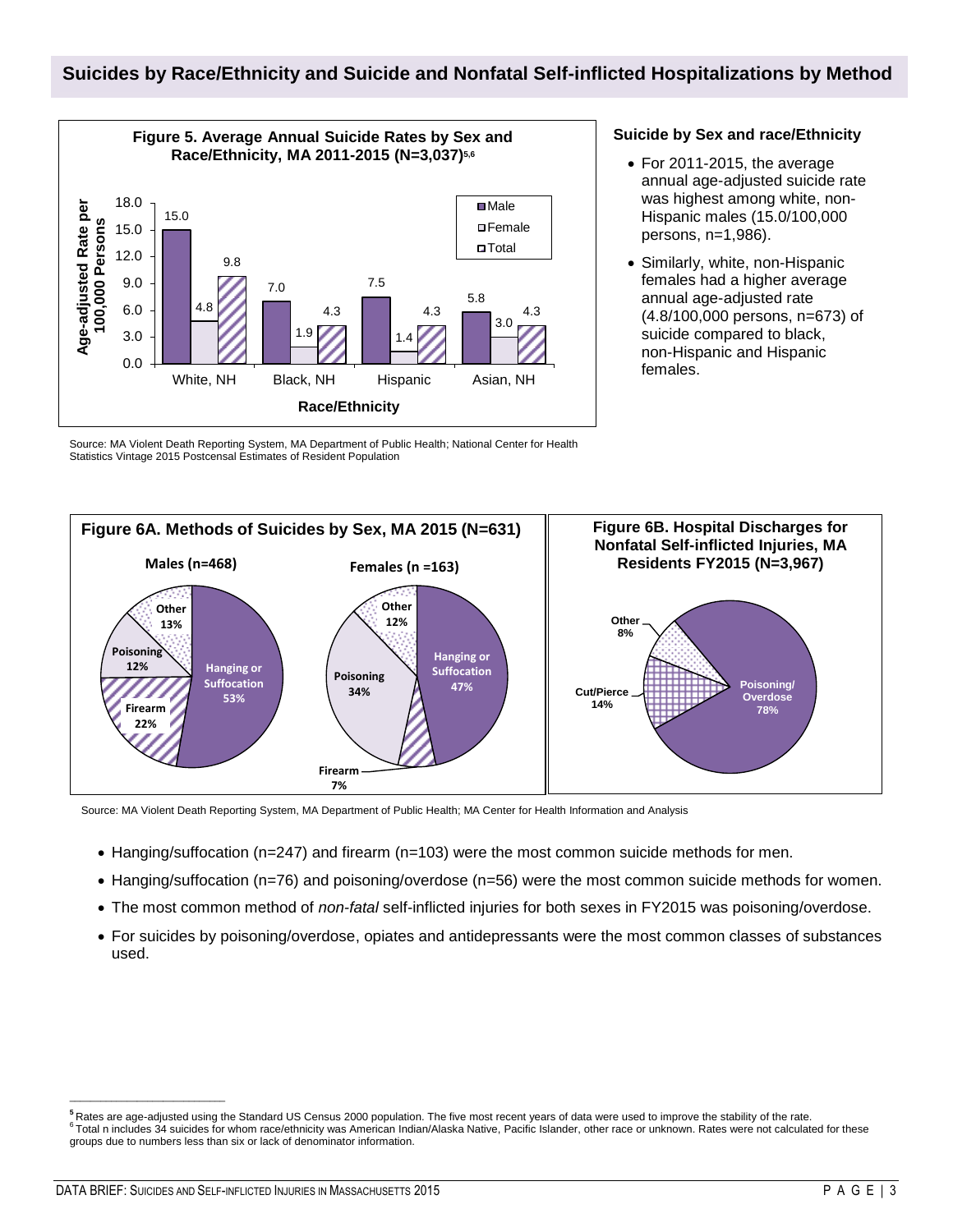



Source: MA Violent Death Reporting System, MA Department of Public Health



Source: MA Violent Death Reporting System, MA Department of Public Health

Circumstances for suicides varied by age group in 2015:

- 15-24 year olds had the highest percent of current mental health problem.
- 45-64 year olds had the highest percent of current treatment for mental illness or substance abuse.
- 25-44 year olds had the highest percent of alcohol and/or substance abuse problem, history of suicide attempts and intimate partner problem compared to the other age groups.

### **Suicide Circumstances**<sup>7</sup>

Certain circumstances are more likely to be known/reported on than others. Some of the most commonly noted circumstances are presented here.

- 55% of suicide victims had a documented current mental health problem.
- 39% were currently receiving treatment for a mental health and/or substance abuse problem and 43% had a history of treatment for mental illness.
- 27% had an alcohol or other substance use problem.
- 20% experienced an intimate partner problem prior to their death, such as a divorce, break-up, or conflict with an intimate partner.
- 17% had a known history of suicide attempts.

\_\_\_\_\_\_\_\_\_\_\_\_\_\_

 $7$  Circumstances are not mutually exclusive; more than one circumstance may be noted on each suicide.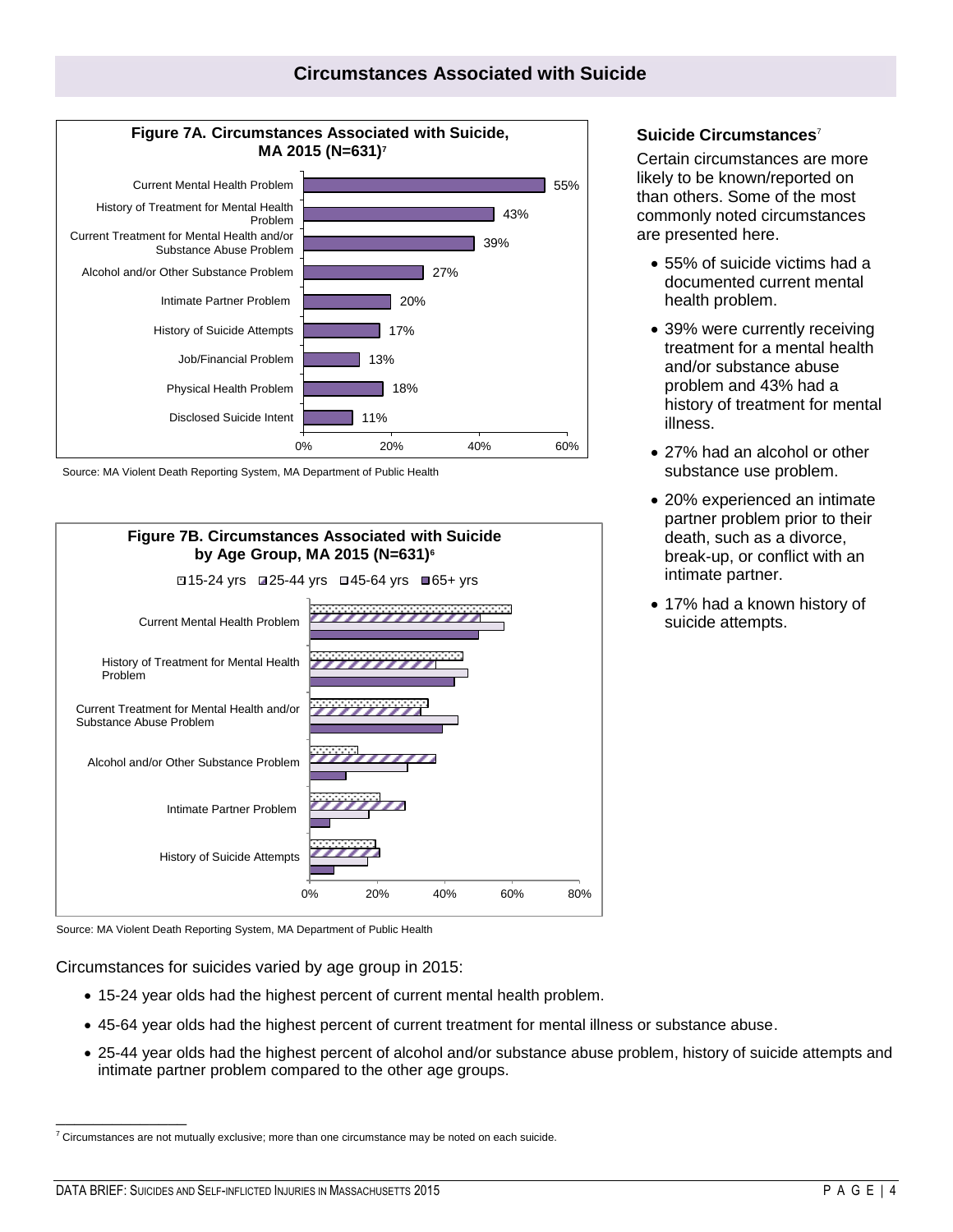

Source: MA Youth Risk Behavior Survey 2015, weighted data



Source: MA Youth Risk Behavior Survey from 2013 and 2015, weighted data

# **MA Youth Risk Behavior Survey (MA YRBS)**

The MA YRBS is an anonymous, written self-report survey of youth in public high schools in MA. In 2015, results showed that:

- 15% of students seriously considered suicide during the past year.
- 7% made a suicide attempt and of these, 40% resulted in an injury or required medical attention.
- 27% of high school students reported feeling "so sad" or "depressed daily" for at least two weeks during the previous year that they discontinued usual activities. A significantly larger percentage of females (35%) than males (20%) reported feeling this way (not depicted on graph).

# **Victimization and Suicide Attempts**

Survey findings from the MA YRBS show that, as the number of victimization types a student experiences rises, the percent of suicide attempts increases as well. The five victimization types from YRBS include:

- students who had ever been bullied on school property during the past 12 months.
- students who did not go to school on one or more of the past 30 days because they felt they would be unsafe at school or on their way to or from school.
- students who had been threatened or injured with a weapon (such as a gun, knife, club) on school property one or more times during the previous 12 months.
- students who had ever been hurt physically by a date or someone they were going out with.
- students who responded that someone had ever had sexual contact with them against their will.

\_\_\_\_\_\_\_\_\_\_\_\_\_\_\_\_

 $8$ The student attempted suicide one or more times in the previous 12 months.